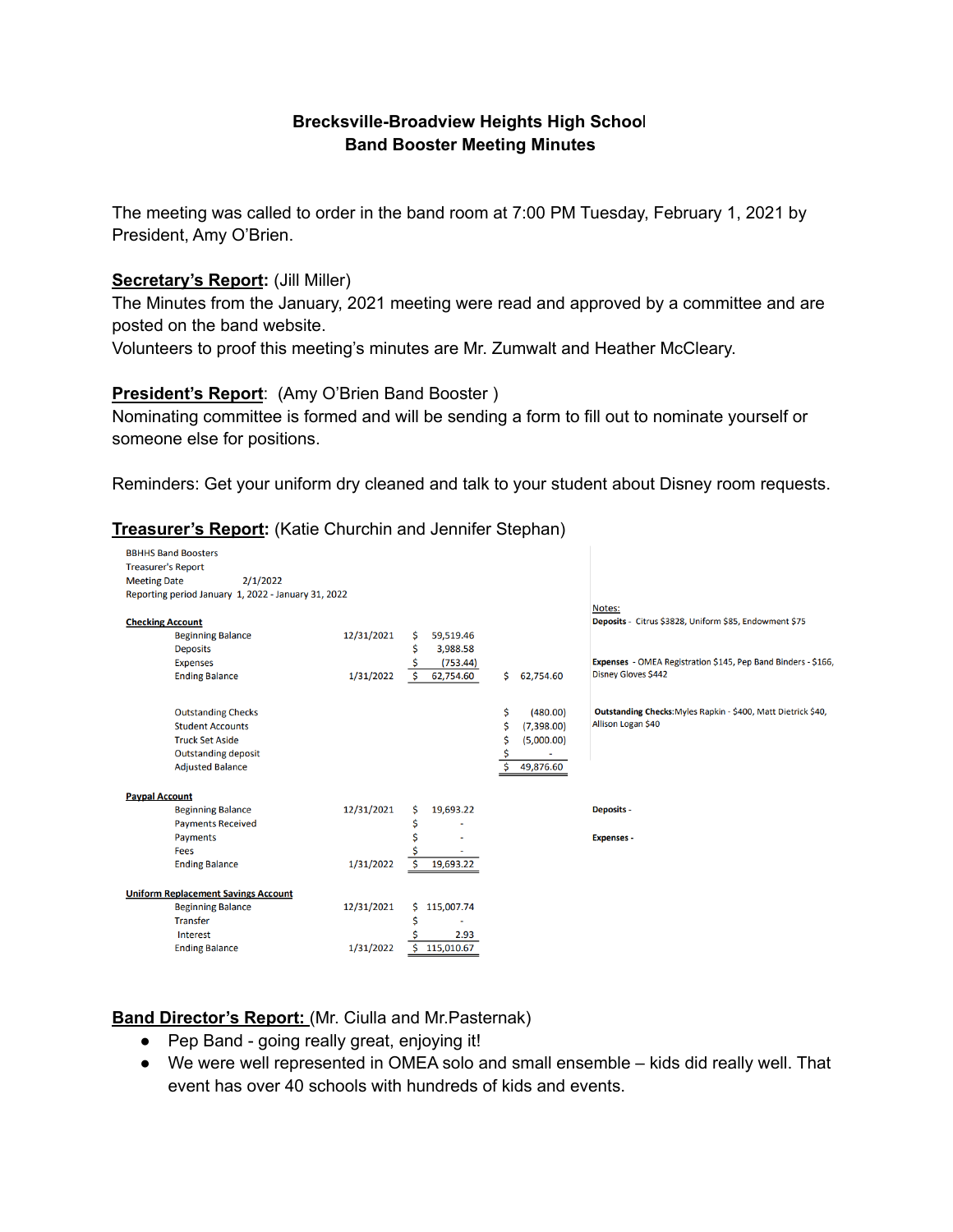- Big public thank you to Mr. Zumwalt for helping to load All State Band preparing for performance at downtown convention center. Former Director of BBH bands is director for All State this year.
- Upcoming calendar Pep Bands Saturday (boys game sr night) and/or Monday (girls game sr night)
- Disney Final payment past due
- Disney Chaperones will meet via Zoom call Feb 8 around 7 p.m.
- Mandatory pre-departure meeting will occur at the school auditorium, Tuesday Feb 22
- Mid-Winter Concert is Thursday Feb 24
- Watch for a few Disney rehearsals Wednesdays March 9, 16

# Disney!

150 ish performers, 13 adults traveling

- Great Day has gone ahead with purchasing trip no quarantee for a refund now, hopefully it's smooth sailing and won't be an issue.
- Those who did withdraw, no option to re-register. A full refund will be given to those who withdrew by Jan 19.
- Since the meeting covid protocols have not changed still working with District admin to try and make the pre-departure testing smooth. Please have personal plans to get that done just in case.
- Recommend reading the quarantine and isolation rules, especially around the vaccination status details.
- Mrs. Astey is calling families for alternate transportation final details.
- Students will be signing up for rooms soon please talk to your kids about it and are in agreement.
- 2:35 p.m. and not 2:15 p.m. time for Disney performance now.
- Do we have a final itinerary yet? No. However, it looks like … Friday travel, Saturday HS, Sunday performance, Monday Universal, Tuesday load the buses to leave and go to AK. Home Wednesday.

# **Program Committee Reports:** (Laura Mroczka)

Box Office: (Melissa Garten)

Chaperones: (Pam Johnson) May need help for OMEA. Otherwise nothing until May.

Hospitality/Game Snacks: (Packard and Zumwalt families)

Equipment Games / Events: (Randy Goldthorpe, Michael Zumwalt)

PSO: (Michelle Banks)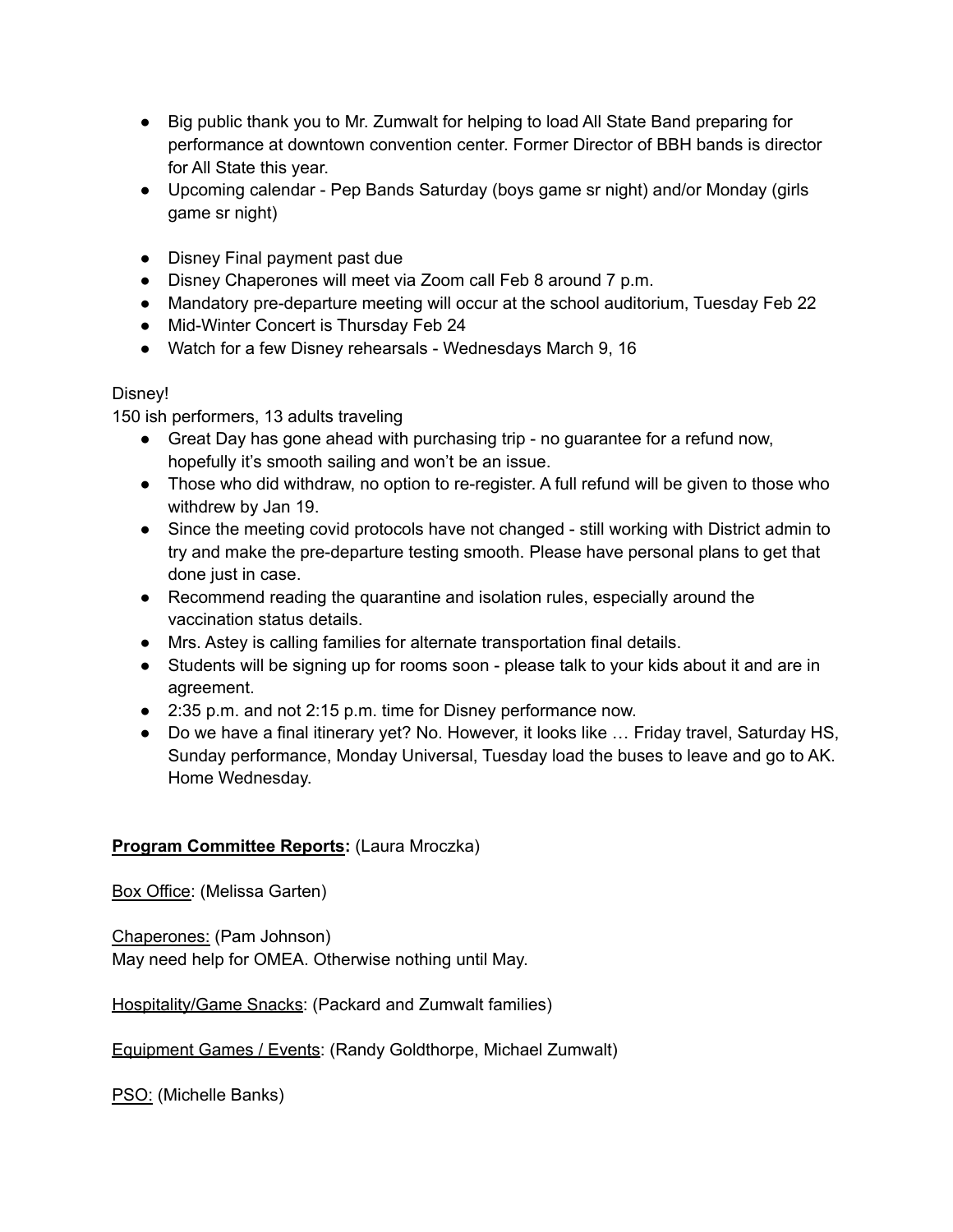No January meeting was held.

Publicity: (Ingrid Sprague)

Senior Night: (Stacy Fening)

Swarm Board and Decorations: (April Thornton)

Uniforms: (Lori Reagan)

- Need to figure out water bottle and related donations; how many bottles per student per day etc.
- Band Bulletin will have details on packing uniform for Disney and cleaning process.
- This means your Disney travel student should have their uniforms at home now.

### **Feb 10-19 for cleaning - mandatory, must fit this window**

Take uniform off hangers - ON THE SPOT dry cleaners, no where else!

● If you are in Flagline, those are not dry cleaned, they are hand laundered - Ivory will send out details, they will come back to school to make that happen - pants and shirts only before February 9 - will be ready for pickup at the Feb 22 meeting

### **Hold on to clean uniforms and more information will come at the Feb 22 meeting**.

Hats are still at school and packed separately.

Mass packing of the uniforms

● **March 9 MUST bring cleaned uniform for packing**. Uniform check ins begin at 5 p.m. - even if your child has an excused absence, he or she must get the uniform here. There will be a check list. Anything missing must get to the school THAT NIGHT.

Summer Uniforms: (Laura Mroczka)

Yard Signs: (Melinda Torres)

Beebucks: (Katie Churchin)

Band Alumni: (Rob Still)

Slowly trying to form an alumni pep band, just starting out, looking at one game a year. May have a fundraiser for instruments.

Covid chair: (------)

Flagline: (Nikki Whitehead)

Trunk or Treat: (Denise Paulsen)